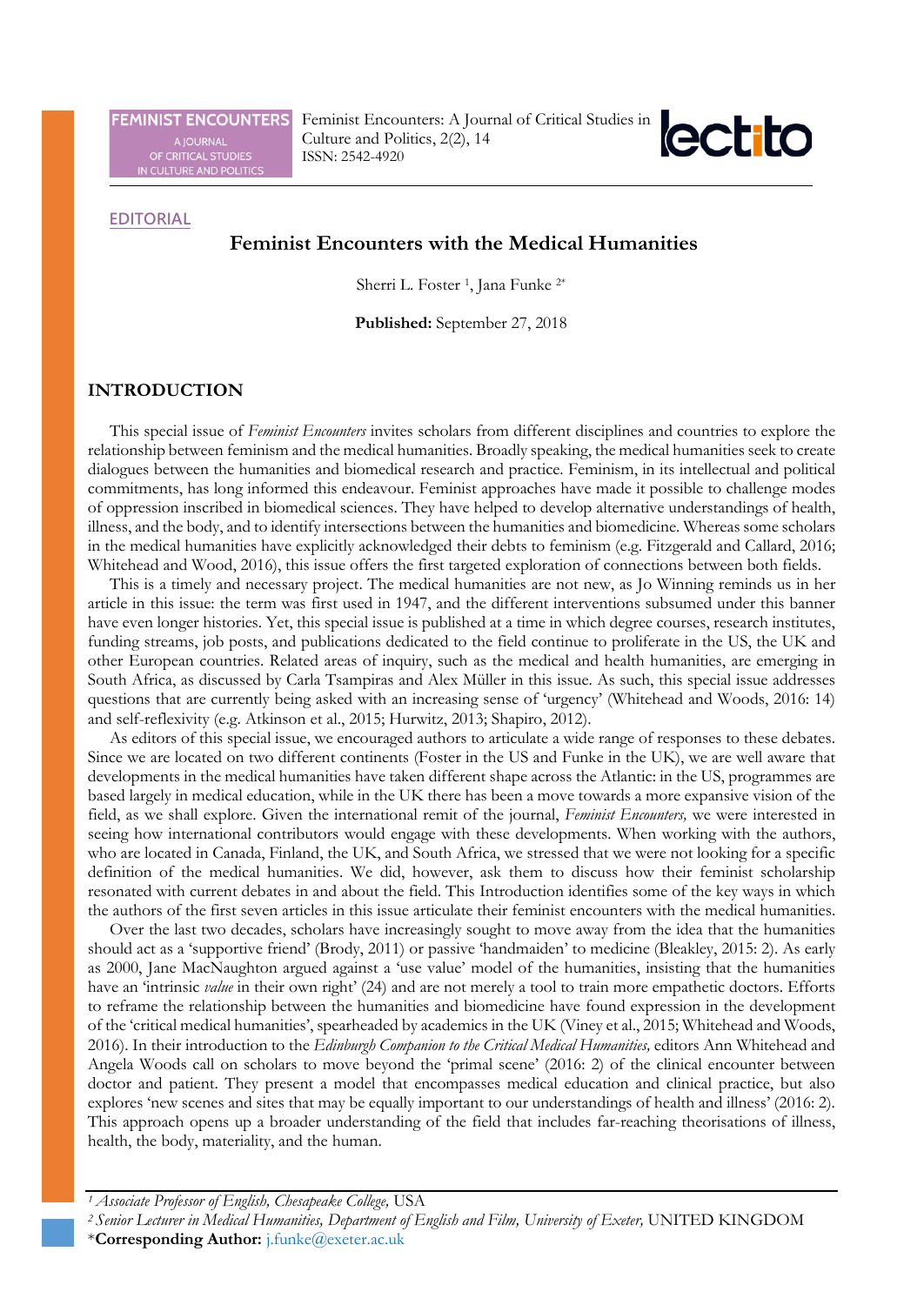One way in which feminism has shaped these debates is by challenging forms of bias and intersectional oppression implicated in biomedicine (e.g. Fausto-Sterling, 2000; Jordan-Young, 2011; Longino and Doell, 1983; Tiefer, 1995). The alleged objectivity of the biomedical sciences and their supposed freedom from contextual values have been contested by feminist science studies scholars among others (e.g. Alcoff and Potter, 1993; Antony and Witt, 1993; Code, 1991 and 2006). Several authors in this special issue mobilise feminist sensibilities for these purposes. Bee Hughes, in her article 'Challenging Menstrual Norms in Online Medical Advice: Deconstructing Stigma Through Entangled Art Practice', reveals the limitations of online medical advice concerning menstruation, which fails to do justice to the diverse ways in which women, non-binary, and trans people experience menstruation. Situating her work in the context of menstrual activism, Hughes combines her critical analysis of medical online advice with a discussion of her own autobiographically informed creative practice as an artist. Hughes's article demonstrates how feminist approaches can reveal oversights inherent in some biomedical accounts of the body. It also stands in the feminist tradition of championing alternative modes of expression, including the creative arts, to understand embodied experience.

The struggles involved in challenging conventional notions of expertise to make space for seemingly illegitimate forms of knowledge, connect feminism and the medical humanities (Pattison, 2003). This is shown by Carla Tsampiras and Alex Müller in their article 'Overcoming "Minimal Objectivity" and "Inherent Bias": Ethics and Understandings of Feminist Research in a Health Sciences Faculty in South Africa'. The co-authors, a crossdisciplinary team of feminist researchers at a South African university, reflect upon the problems they faced when trying to obtain ethical approval for a new module on intersectional identities aimed at medical students. Because the module blurred traditional divisions between theory, research and creative practice, it was seen by the university ethics committee to lack 'minimal objectivity' and display 'inherent bias'. Tsampiras and Müller discuss how they responded to this challenge in order to create a space for 'disciplinary curiosity' and 'epistemic generosity'. The article speaks powerfully to the personal and professional frustrations that arise when creating counter-cultures of knowledge. It further shows that conversations need to take place between scholars in feminist studies and the medical humanities to understand the forms of labour and risk-taking involved in pushing against conventional epistemological traditions (Callard and Fitzgerald, 2015: 112-128; Viney et al., 2015).

Concerns about illegitimate knowledges and practices are also central to Ben Kasstan's and Sarah Crook's article 'Reproductive Rebellions in Great Britain and the Republic of Ireland: Contemporary and Past Abortion Activism and Alternative Sites of Care'. Combining historical and anthropological perspectives, the co-authors offer a comparative discussion of feminist protest movements against abortion legislation in 1970s and 1980s Britain and present-day Ireland. The article draws attention to the ways in which state legislation regulates women's access to medical care. Kasstan and Crook explore women's 'reproductive rebellions' against state domination, showing how women claimed self-governance of their bodies through unorthodox knowledges and practices of care. The article is explicitly presented as a 'provocation for the medical humanities to intervene in global health debates around sexual and reproductive rights'. This raises important questions: what counts as legitimate means of conducting research to achieve change? How is research that might be classified as a form of protest or activism judged? Answers to these questions will differ depending on scholars' disciplinary affiliations and the epistemic values inherent in them. Feminist work on interestedness and partiality (e.g. Collins, 1990; Harding, 1993 and 2004; Wylie, 2012) should play a crucial role in shaping these debates. Such scholarship can also inform research that seeks to break down conventional notions of expertise, for instance, by producing collaborative or co-produced research with non-academic partners (Ellis, 2017; Hinchliffe et al., 2017; Palmer et al., 2018).

If feminism has played an integral role in enabling scholars to challenge allegedly objective or apolitical forms of knowledge, especially with regard to biomedical science, feminists have also developed alternative stances to engage more constructively with science and medicine. Material feminists maintain that the strong focus on language and culture within much Western feminist thought has created an impasse that 'makes it nearly impossible for feminism to engage with medicine or science in innovative, productive, or affirmative ways' (Alaimo and Hekman, 2008: 4; see also Squier and Littlefield, 2004; Hird, 2004). To address this problem, feminist science scholars like Lynda Birke (2000), Karen Barad (2007), Donna Haraway (2004) and Elizabeth A. Wilson (2015) have developed approaches that incorporate insights from science and medicine to investigate embodiment and materiality. The refusal to separate language and culture from the biomedical sciences provides an understanding of 'the human, nonhuman, technological, and natural as agents that jointly construct the parameters of our common world' (Alamo and Hekman, 2008: 5). For Haraway, the 'material-discursive' (2004) and 'natureculture' (2003) cannot be separated. Barad offers the term 'intra-action' to capture '*the mutual constitution of entangled agencies',*  recognising 'that distinct agencies do not precede, but rather emerge through, their intra-action*'* (2007: 33)*.* As feminist scholars have argued for years, nature and culture, human and nonhuman, discourse and materiality do not simply interact as separate entities, but are mutually dependent from the very start.

As Barad suggests, this approach makes it possible to 'foster constructive engagements across (and a reworking of) disciplinary boundaries' (2007: 25). It is not surprising, then, that material feminism in general, and Barad's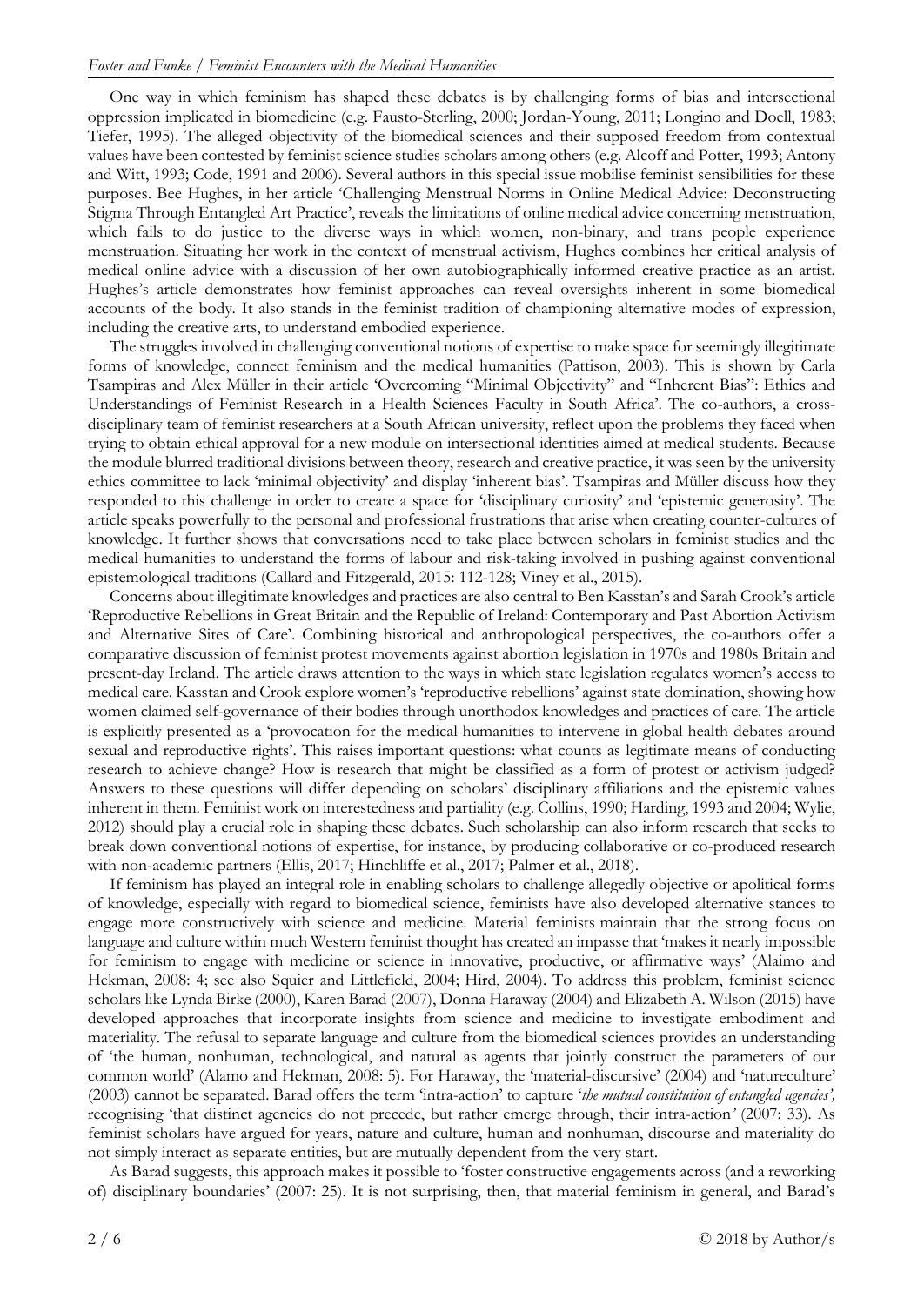concept of 'entanglement' in particular, have become key to the critical medical humanities (e.g. Fitzgerald and Callard, 2016; Viney et al., 2015). These feminist intellectual traditions have offered a different starting point for critical investigations and have helped scholars to move beyond antagonistic stances that pit the humanities against the biomedical sciences (Viney et al., 2015: 3). Several authors in this special issue engage with Haraway and Barad and draw on Felicity Callard's and Des Fitzgerald's (2016) theorisation of entanglement. Their work is central to Venla Oikkonen's article on 'Partial Immunities: Rethinking Communities and Belonging Through Viral Memories of Influenza', for example. Through an examination of biomedical, political and cultural debates around influenza vaccines, Oikkonen puts pressure on the notion of immunity, which is often associated with personal strength, bodily autonomy and health. Instead, she uses the concept of *partial* immunities to demonstrate that immunity is never fully achievable. Moreover, partial immunities are only produced as a result of past infections, which further calls into question binary understandings of health and illness. The ways in which influenza moves across human and non-human bodies, communities, and spaces (past and present) reveals complex entanglements that require a self-reflexive engagement with the humanities and the biomedical sciences.

Related questions regarding the human subject cut across various feminist projects and offer another site of productive exchange with the medical humanities. Different branches of feminist thought (including black, postcolonial, queer and posthumanist feminisms) have troubled conceptions of the autonomous humanist subject and have provided alternative conceptions of key philosophical categories including subjectivity, agency, resistance, or willfulness (e.g. Ahmed, 2014; Braidotti, 1994; Butler, 1990; Spivak, 1988). Such feminist scholarship speaks to a range of issues central to the medical humanities, including patient agency, the constitutive power of diagnostic categories, and the regulatory and enabling function of treatment regimes. It is also relevant to ongoing debates in narrative medicine. This subfield has sought to improve clinical practice by training doctors in narrative competence, a skill that is meant to allow clinicians to understand better patients' experiences of illness and to articulate their own experiences of caring for the sick (e.g. Charon, 2006; Frank, 1995; Greenhalgh and Hurwitz, 1998). Woods has influentially argued against the associated valorisation of narrative and the uncritical assumption of a humanist subject capable of expressing their experiences through narrative. She challenges the idea that 'narrative is necessarily coextensive with (…) subjective experience, (…) psychological health and indeed (…) humanity' (2011: 1). These important issues are taken up by Sophie Jones in her article 'The Biodrag of Genre: History and Resistance in Paul B. Preciado's *Testo Junkie: Sex, Drugs, and Biopolitics in the Pharmacopornographic Era*'. In *Testo Junkie,* Preciado gives an account of his self-experiments with synthetic testosterone. He draws attention to the ways in which gendered and sexual subjectivities are materially produced through technologies, especially drugs and pornography. Engaging with queer theory and trans feminism, Jones analyses the juxtapositions of genre in *Testo Junkie.* She argues that the text's revolutionary rhetoric relies on a reductive understanding of agency and resistance, since the revolutionary future it hails is achieved by a disconnect from the 'temporal drag' of the past. Jones demonstrates how closer attention to genre can add greater complexity to investigations of narrative in the medical humanities: generic conventions play a significant role in determining strategies of self-representation, as is evident in regard to trans healthcare protocols. These often require trans people to present rigid narratives of gender coherence in clinical contexts. In addition, however, Jones argues that the possibility to transform genre also means that narrative can serve to unravel stable conceptions of the human, calling into question who counts as a subject and what registers as agency or resistance in the first place.

While Jones shows how these broader questions relate to clinical practice, some voices have argued that wideranging theorisations of the human, the body, and agency are too far removed from a *practical* focus on clinical experience and potentially too difficult to communicate to medical students and practitioners (Downie, 2016). Jo Winning takes up these concerns in her article 'Learning to Think With: Feminist Epistemology and the Practice-Based Medical Humanities'. Winning engages directly with current contestations around the expansion of the medical humanities beyond the the clinical encounter. She argues that it is unhelpful to ask whether scholarship in the field should speak directly to medical culture or not, since this question is based on a problematic separation between theory (associated with the humanities) and practice (associated with medicine). Feminism can help to reframe this debate, because feminist thinkers have developed important tools to reconceptualise the division between theory and practice. Drawing on the work of Vinciane Despret, Haraway and Isabelle Stengers, Winning demonstrates how feminism – in its emphasis on the embodied, the corporeal, and the material – can open up an alternative practice-based conceptualisation of the medical humanities that resists the very distinction between thought and practice. The article mobilises this approach to work through the recent case of Dr. Hadiza Bawa-Garba in the UK. It demonstrates how feminist thought can open up a 'reflexive praxis' that refocuses attention on clinical practice.

In contrast, other contributors explicitly welcome the broadening out of the medical humanities beyond the clinical. Whereas Winning argues that feminist scholarship reinvigorates interest in clinical practice, Annmarie Adams, in her article 'Encountering Maude Abbot', makes the equally convincing case that feminist scholars need to call into question what counts as a 'medical site' (Whitehead and Woods, 2016: 22) and step outside the confines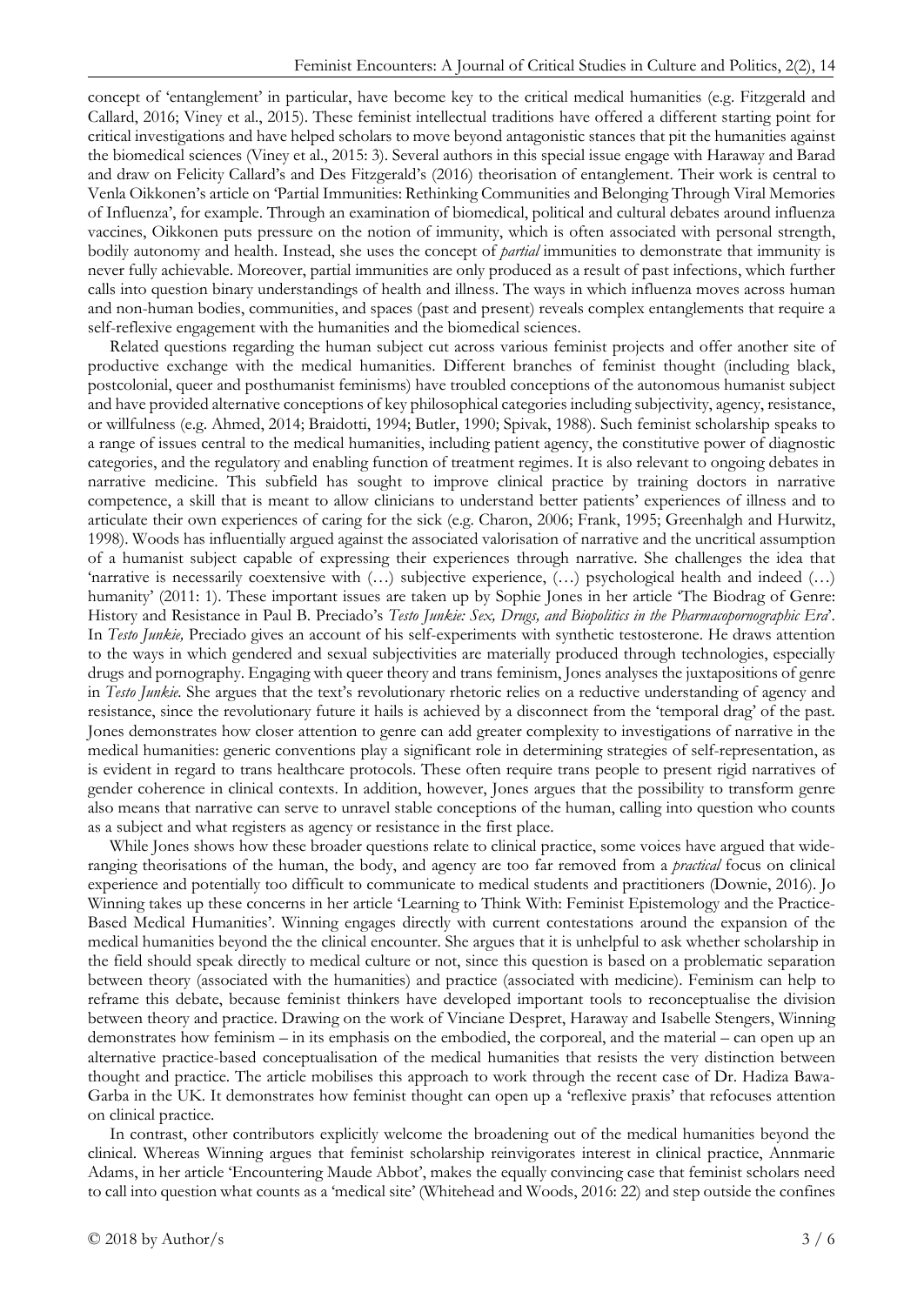of the hospital. This, Adams suggests, can offer important opportunities to explore links between feminist history, feminist life writing and the medical humanities. Her article revises existing biographical accounts of late nineteenth- and early twentieth-century Canadian cardiologist Maude Abbott by combining insights drawn from material culture studies, feminist art history, and architectural history. Adams demonstrates how these methods allow scholars to explore new sites and objects of inquiry, including the medical museum and material artefacts. This is of particular relevance for the feminist medical humanities, since it is a means to discover non-traditional spaces and forms of expertise that were central to the lives of women like Adams. In this regard, moving beyond the clinical sphere can be seen as a feminist endeavour in and of itself.

Collectively, the seven articles in this special journal issue demonstrate the far-reaching contributions feminism has made to the medical humanities so far. They also show how feminist approaches can intervene in intensifying debates about the scope and purpose of the field. As such, we hope that the articles will inspire further academics, activists, artists, and healthcare providers to seek their own feminist encounters with the medical humanities.

The articles edited by Funke and Foster are published together with two articles on Japanese sexualities that appear in the final section of the journal. Rika Tsjuji's article 'Sexless Marriage in Japan as Women's Political Resistance' investigates why Japanese women choose not to have sex in heterosexual marriage. Drawing on the work of Judith Butler, Tsjuji argues that this choice needs to be seen as a political act of resistance against historically enshrined heterosexual gender roles. Through an analysis of these historical traditions, the article demonstrates that refusing to have sex allows Japanese women to assert agency. This refusal serves to expand conventional ideals of heterosexual femininity in Japanese society. The second article, 'Mishima Yukio and the Homoeroticisation of the Emperor of Japan' by Kazuyoshi Kawasaka, explores queer homoerotic politics in the works of twentieth-century Japanese author and actor Mishima Yukio. Kawasaka challenges existing accounts of Mishima's life and art, which display homophobic bias and have failed to situate his work in wider social and historical contexts. In contrast, the article investigates Mishima's far-right politics and engagement with the Japanese emperor system. It argues that Mishima appropriated the figure of the emperor to create a space for male homoerotic desires within Japanese national politics. Together, these two articles offer new insights into feminist and queer strategies of resistance that are central to the emergence of alternative sexualities in Japan.

### **ACKNOWLEDGEMENTS**

Foster and Funke are joint and equal authors of this Introduction. Funke acknowledges support from the Wellcome Trust (NC106654/Z/14/Z and 106653/Z/14/Z). Both editors would like to acknowledge the editorial team at Lectito. They are grateful to the peer reviewers who gave generously of their time and expertise. Most importantly, enormous thanks are due to the authors of the articles in this issue.

## **REFERENCES**

Ahmed, S. (2014). *Willful Subjects.* Durham: Duke University Press. <https://doi.org/10.1215/9780822376101>

- Alaimo, S. and Hekman, S. J. (eds.) (2008). *Material Feminisms*. Bloomington: Indiana University Press.
- Alcoff, L. and E. Potter (eds.) (1993). *Feminist Epistemologies*. New York: Routledge.
- Antony, L. M. and Witt, C. (eds.) (1993). *A Mind of One's Own: Feminist Essays on Reason and Objectivity.* Boulder: Westview Press.
- Atkinson, S., Evans, B., Woods, A. and Kearns, R. (2015). 'The Medical' and 'Health' in a Critical Medical Humanities. *Journal of Medical Humanities,* 36(1), 71-81[. https://doi.org/10.1007/s10912-014-9314-4](https://doi.org/10.1007/s10912-014-9314-4)
- Barad, K. M. (2007). *Meeting the Universe Halfway: Quantum Physics and the Entanglement of Matter and Meaning.* Durham: Duke University Press. <https://doi.org/10.1215/9780822388128>
- Birke, L. I. A. (2000). *Feminism and the Biological Body.* New Brunswick: Rutgers University Press.
- Bleakley, A. (2015). *Medical Humanities and Medical Education: How the Medical Humanities Can Shape Better Doctors.* London: Routledge.
- Braidotti, R. (1994). *Nomadic Subjects: Embodiment and Sexual Difference in Contemporary Feminist Theory.* New York: Columbia University Press.
- Brody, H. (2011). Defining the Medical Humanities: Three Conceptions and Three Narratives. *Journal of Medical Humanities*, 32(1), 1-7.<https://doi.org/10.1007/s10912-009-9094-4>
- Butler, J. (1990). *Gender Trouble: Feminism and the Subversion of Identity*. New York: Routledge.
- Callard, F. and Fitzgerald, D. (2015). *Rethinking Interdisciplinarity across the Social Sciences and Neurosciences.* Basingstoke: Palgrave Macmillan. <https://doi.org/10.1057/9781137407962>

Charon, R. (2006). *Narrative Medicine: Honoring the Stories of Illness*. Oxford: Oxford University Press.

Code, L. (1991). *What Can She Know? Feminist Theory and the Construction of Knowledge*. Ithaca: Cornell University Press.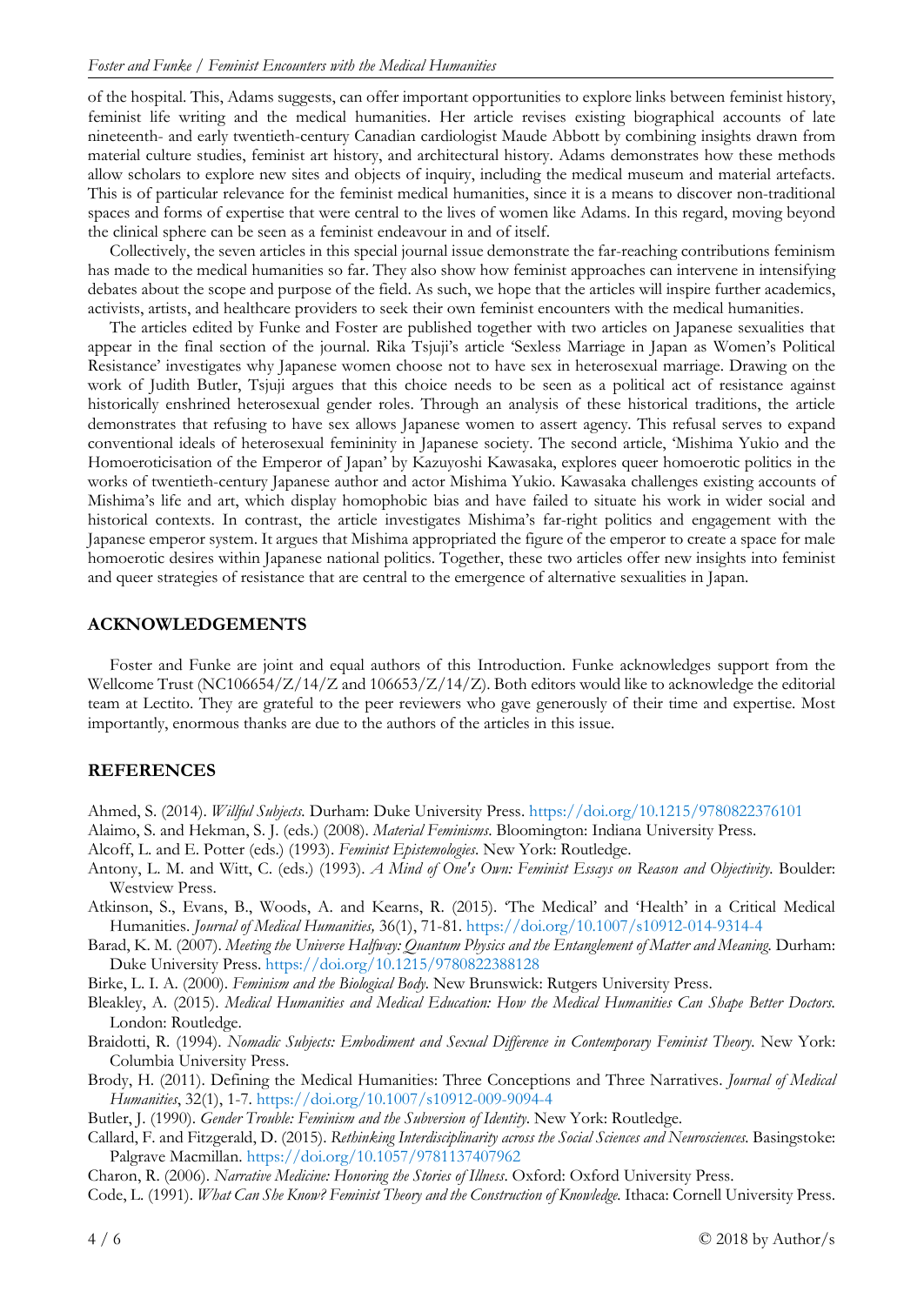- Code, L. (2006). *Ecological Thinking: The Politics of Epistemic Location.* Oxford: Oxford University Press. <https://doi.org/10.1093/0195159438.001.0001>
- Collins, P. H. (1990). *Black Feminist Thought: Knowledge, Consciousness, and the Politics of Empowerment*. Boston: Unwin Hyman.
- Downie, R. (2016). Medical Humanities: Some Uses and Problems. *The Journal of the Royal College of Physicians of Edinburgh*, 46, 288–294.<https://doi.org/10.4997/jrcpe.2016.416>
- Ellis, R. (2017). Heritage and Stigma: Co-Producing and Communicating the Histories of Mental Health and Learning Disability. *Medical Humanities,* 43(2), 92–98.<https://doi.org/10.1136/medhum-2016-011083>
- Fausto-Sterling, A. (2000). *Sexing the Body: Gender Politics and the Construction of Sexuality.* New York: Basic Books.
- Fitzgerald, D. and Callard, F. (2016). Entangling the Medical Humanities, in A. Whitehead, A. Woods, S. J. Atkinson, J. Macnaughton and J. Richards (eds.), *The Edinburgh Companion to the Critical Medical Humanities* (pp. 35-49). Edinburgh: Edinburgh University Press**.**
- Frank, A. W. (1995). *The Wounded Storyteller: Body, Illness, and Ethics*. Chicago: University of Chicago Press. <https://doi.org/10.7208/chicago/9780226260037.001.0001>
- Greenhalgh, T. and Hurwitz, B. (1998). *Narrative-Based Medicine: Dialogue and Discourse in Clinical Practice.* London: BMJ Books.
- Haraway, D. J. (2003). *The Companion Species Manifesto: Dogs, People, and Significant Otherness*. Chicago: Prickly Paradigm Press.
- Haraway, D. J. (2004). *The Haraway Reader*. New York: Routledge.
- Harding, S. G. (1993). Rethinking Standpoint Epistemology: What Is 'Strong Objectivity', in L. Alcoff and E. Potter (eds), *Feminist Epistemologies* (pp. 49-82). New York: Routledge**.**
- Harding, S. G. (2004). *The Feminist Standpoint Theory Reader: Intellectual and Political Controversies.* New York: Routledge.
- Hinchliffe, S., Jackson, M. A., Wyatt, K., Barlow, A. E., Barreto, M., Clare, L., Depledge, M. H., Durie, R., Fleming, L. E., Groom N., Morrissey, K., Salisbury, L. and Thomas, F. (2018). Healthy Publics: Enabling Cultures and Environments for Health. *Palgrave Communications*, 4(57), 1-10.<https://doi.org/10.1057/s41599-018-0113-9>
- Hird, M. J. (2004). *Sex, Gender, and Science*. Basingstoke: Palgrave Macmillan. <https://doi.org/10.1057/9780230510715>
- Hurwitz, B. (2013). Medical Humanities: Lineage, Excursionary Sketch and Rationale. *Journal of Medical Ethics*, 39, 672-674.<https://doi.org/10.1136/medethics-2013-101815>
- Jordan-Young, R. M. (2010). *Brain Storm: The Flaws in the Science of Sex Differences.* Cambridge: Harvard University Press.
- Longino, H. and Doell, R. (1983). Body, Bias, and Behavior: A Comparative Analysis of Reasoning in Two Areas of Biological Science. *Signs: Journal of Women in Culture and Society,* 9, 206-227.
- Macnaughton, J. (2000). The Humanities in Medical Education: Context, Outcomes and Structures. *Medical Humanities*, 26, 23-30.<https://doi.org/10.1136/mh.26.1.23>
- Palmer, V. J., Weavell, W., Callander, R., Piper, D., Richard, L., Maher, L., Boyd, H., Herman, H., Furler, J., Gunn, J., Ledema, R. and Robert, G. (2018). The Participatory Zeitgeist: An Explanatory Theoretical Model of Change in an Era of Coproduction and Codesign in Healthcare Improvement. *Medical Humanities*, 0, 1-11. <https://doi.org/10.1136/medhum-2017-011398>
- Pattison, S. (2003). Medical Humanities: A Vision and Some Cautionary Notes. *Medical Humanities,* 29(1), 33-36. <https://doi.org/10.1136/mh.29.1.33>
- Shapiro, J. (2012). Whither (Whether) Medical Humanities? The Future of Humanities and Arts in Medical Education. *Journal for Learning through the Arts*, 8(1), 1-24.
- Spivak, G. C. (1988). Can the Subaltern Speak? In C. Nelson and L. Grossberg (eds.), *Marxism and the Interpretation of Culture* (pp. 271-313). Basingstoke: Macmillan Education. [https://doi.org/10.1007/978-1-349-19059-1\\_20](https://doi.org/10.1007/978-1-349-19059-1_20)
- Squier, S. and Littlefield, M. M. (eds.) (2004). Feminist Theory and/of Science Special Journal Issue. *Feminist Theory,* 5(2).<https://doi.org/10.1177/1464700104045403>
- Tiefer, L. (1995). *Sex is Not a Natural Act and Other Essays.* Boulder: Westview Press.
- Viney, W., Callard, F. and Woods, A. (2015). Critical Medical Humanities: Embracing Entanglement, Taking Risks. *Medical Humanities,* 41, 2-7.<https://doi.org/10.1136/medhum-2015-010692>
- Whitehead, A. and Woods, A. (2016). Introduction, in A. Whitehead, A. Woods, S. J. Atkinson, J. Macnaughton and J. Richards (eds), *The Edinburgh Companion to the Critical Medical Humanities* (pp. 1-31). Edinburgh: Edinburgh University Press. <https://doi.org/10.2307/j.ctt1t89dh8.6>
- Wilson, E. A. (2015). *Gut Feminism*. Durham: Duke University Press. <https://doi.org/10.1215/9780822375203>